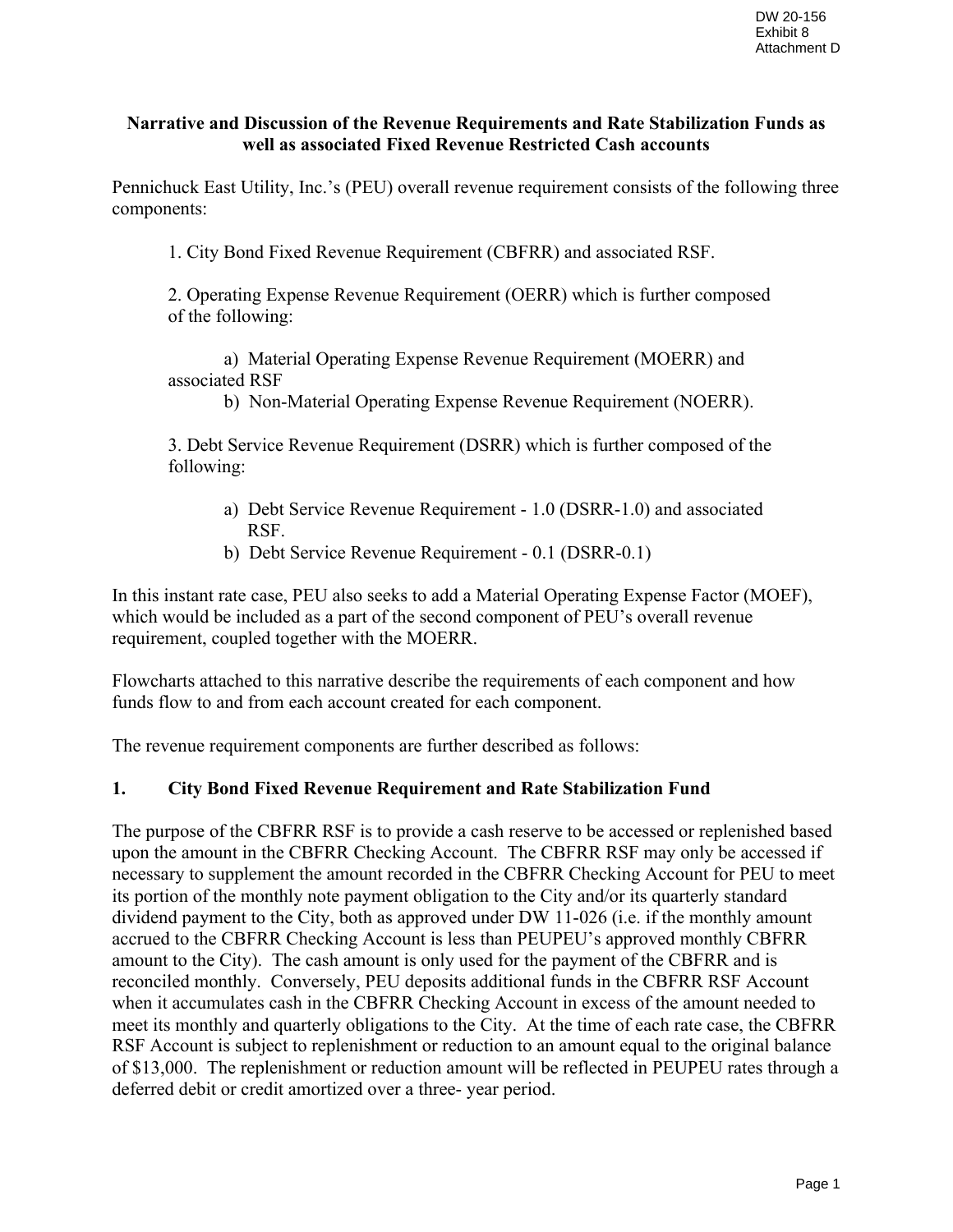In DW 16-806, Pennichuck Water Works (PWW) proposed that the \$5,000,000 CBFRR Rate Stabilization Fund (RSF) maintained by PWW, (which was established under the Original Rate Structure approved in the acquisition docket DW 11-026), should be re-allocated amongst the three Pennichuck Corporation Utilities: PWW, PEU, and Pittsfield Aqueduct Company, Inc. (PAC) such that PWW's allocated share of the CBFRR RSF would be \$3,920,000, PEU's allocated share of the CBFRR RSF would be \$980,000, with the remaining balance of \$100,000 of the CBFRR RSF being allocated to PAC. This allocation of the \$5,000,000 CBFRR RSF was based on the revenue requirements established in Dockets DW13-126 for PEU, DW13-128 for PAC, and 13-130 for PWW, divided by the total revenue requirement of all three utilities as established in those dockets.

## **2. Material Operating Expense Revenue Requirement Rate Stabilization Fund (MOERR RSF)**

This account is used to fund cash flow needs related to allowable expenses (as defined above) which amount to costs of approximately 99.9% of the operating expenses of the Company, excluding interest expense. To facilitate accountability related to the MOERR RSF, a separate restricted cash bank account has been established and is maintained, known as the MOERR Checking Account. This fund operates as an imprest fund from which funds could be drawn upon or deposited into on a monthly basis, based upon anomalies in the specified and covered operating expenses, as well as revenue fluctuations above or below levels. It serves to provide rate stabilization and cash flow coverage for operating expenses between permanent rate filings. At the time of each rate case, the MOERR RSF is subject to replenishment or reduction to an amount equal to the original balance of \$898,000.

# **3. Debt Service Revenue Requirement 1.0 Rate Stabilization Fund (DSRR-1.0 RSF)**

The DSRR-1.0 RSF is used to ensure that, even in adverse revenue conditions such as wet weather, there will be a sufficient cash reserve available to enable to pay the debt service obligations on its long-term debt. To facilitate accountability related to the DSRR-1.0 RSF, establishes and maintain a separate restricted cash bank account, known as the DSRR-1.0 RSF Account. This fund operates as an imprest fund from which funds could be drawn upon if needed based upon the cash flow requirements to meet principal and interest payment obligations on outstanding debt and in meeting its debt covenant requirements. It serves to provide adequate cash flow coverage for debt servicing between permanent rate filings. At the time of each rate case, the DSRR-1.0 RSF is subject to replenishment or reduction to an amount equal to the established original balance of \$51,000.

### **4. CBFRR, DSRR-1.0, DSRR-0.1 and MOERR Bank Accounts**

These accounts have funds transferred into them from the main operating cash account on a weekly basis, based upon weekly cash collections for billed water revenues, for their pro-rata shares of the overall allowed revenue requirement. This is a consistent methodology to the accepted methodology established for the CBFRR account in DW 11-026.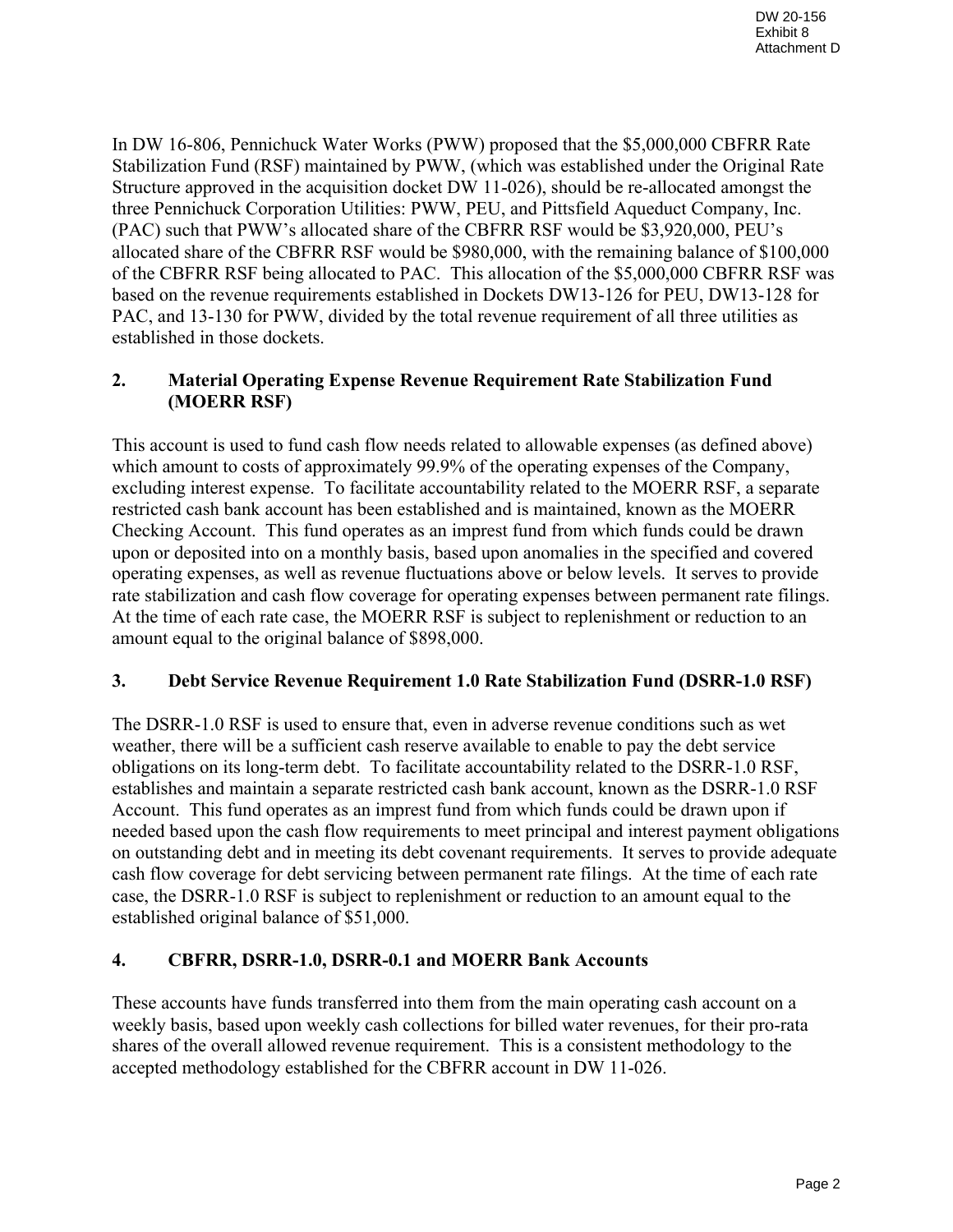# **5. Material Operating Expense Factor**

This is a component being added into the calculation of the allowed revenue requirement as a part of the OERR allowed revenues. It is designed to minimize the impact of regulatory lag coming out of a rate case, as necessary and prudent operating expenses which vary and increase leading up to the next full rate case. As such, it is not only a component of the OERR portion of allowed revenues, but works in concert with the MOERR expenses in the usage of, and refilling of, the MOERR RSF account (as described above).

# **6. Funding of Stabilization Funds Based Upon Allocation of Revenue Requirement**

In conformity with the manner in which the RSF fund established under DW 11-026 is funded or utilized, each of the Rate Stabilization Fund Restricted Cash accounts noted above (CBFRR RSF, DSRR-1.0 RSF, MOERR RSF) have money transferred into them, or withdrawn from them on a monthly basis based upon the actual monthly revenue performance, compared to 1/12 of the annual allowed revenue from the most recent rate case for the Company. If in any month, the actual revenues earned are less than 1/12 of the annual allowed revenue requirement, the pro-rata share of the deficit applicable to each of the RSF accounts will be extracted from each of the RSF accounts and transferred to the Company's main operating accounting. Conversely, if in any month, the actual revenues earned are in excess of 1/12 of the annual allowed revenue requirement, the pro-rata share of the excess applicable to each of the RSF accounts will be deposited into each of the RSF accounts from the Company's main operating account.

# **7. Weekly Deposits into the Revenue Requirement Restricted Checking Accounts (CBFRR, DSRR-1.0, and DSRR-0.1, MOERR)**

In conformity with the manner in which the CBFRR account methodology was established under DW 11-026, on a weekly basis, the pro-rata share of cash collections on total revenues for each of these revenue accounts is transferred from the Company's main operating cash account, into each of the respective restricted checking accounts.

# **8. Usage of Funds in the Revenue Requirement Restricted Checking Accounts (CBFRR, DSRR-1.0, DSRR-0.1, MOERR)**

**A.** As payments are due to the City of Nashua for the monthly note payment and/or the quarterly required dividend in support of the full CBFRR requirement, these payments will be made out of the CBFRR Checking Account, as established under DW 11-026. To the extent there are insufficient funds in the CBFRR Checking Account to make these payments; funds are transferred into the CBFRR Checking Account from the Company's main operating account to fund these payments. To the extent that funds in the CBFRR Checking Account are in excess of the monthly payment need (and/or quarterly dividend need, in the month paid), the excess funds is transferred back into the main operating account.

**B.** On a monthly basis, the actual Material Operating Expenses for that month is compared to the monthly revenue requirement provided from the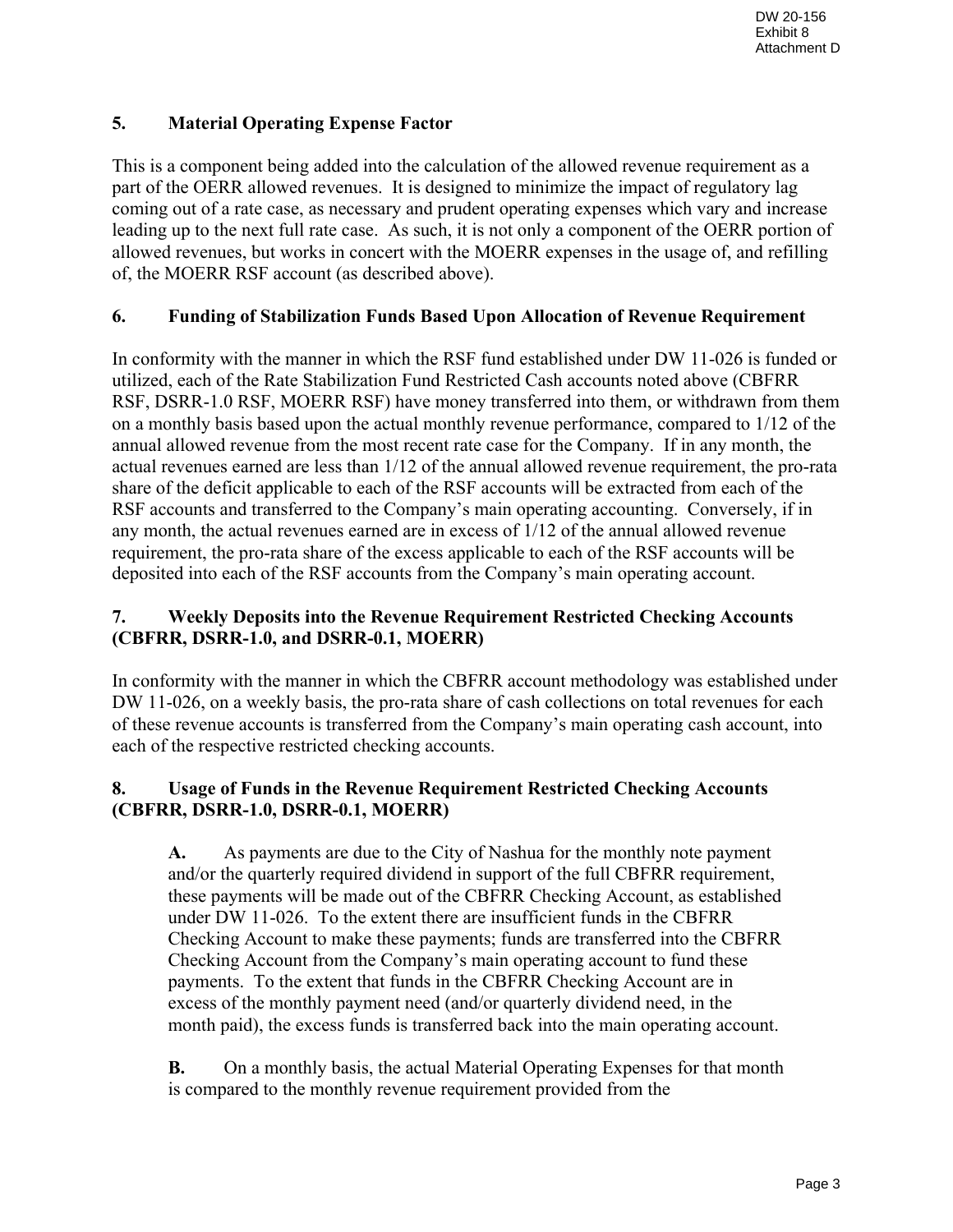MOERR/MOEF portion of the last allowed revenue requirement, from the most recent rate case. To the extent that the identified expenses under the MOERR, for the month, are in excess of the pro-rata revenue allowance for these expenses, money is transferred out of the MOERR Checking Account to the main operating account. To the extent that the identified expenses under the MOERR, for the month, are less than the pro-rata revenue allowance for these expenses, money will be transferred to the MOERR Checking Account from the main operating account.

**C.** As payments are due to all other external debt holders of the Company on a monthly, quarterly, or semi-annual basis, these payments will be made out of the DSRR-1.0 Checking Account, consistent with the methodology for the CBFRR account under DW 11-026. To the extent there are insufficient funds in the DSRR-1.0 Checking Account to make these payments; funds is transferred into the DSRR-1.0 Checking Account from the main operating account. And, to the extent that there are excess funds in the DSRR Checking Account, the excess funds is transferred back to the Company's main operating account.

**i.** The monthly payment funding obligation will be based upon, and equal to the following:

- **a.** The sum of all monthly debt service payment obligations in the aggregate;
- **b.** 1/3 of the sum of all quarterly debt service payment obligations in the aggregate for the quarter; and
- **c.** And 1/12 of the sum of all semi-annual debt service obligations in the aggregate for the fiscal year.

**D.** The funds that accumulate in the DSRR-0.1 Checking Account is considered on an annual basis, at the end of each fiscal year. The accumulated funds in this account as of the close of each year-end will be utilized as the funding source for capital expenditure needed in the first months of the succeeding year, leading up to an annual bonding or financing event in support of capital expenditures for that succeeding year.

### **9. Accounting for the CBFRR, DSRR-1.0 and MOERR Allocation Amounts**

In conformity with the methodology established in DW 11-026 for the CBFRR account, monthly accounting is prepared by the Company, to establish and calculate the actual revenue performance versus the allowed revenue levels, on a monthly basis. These calculations will be the basis for the transfer of cash into and out of the Rate Stabilization funds for each fiscal month end.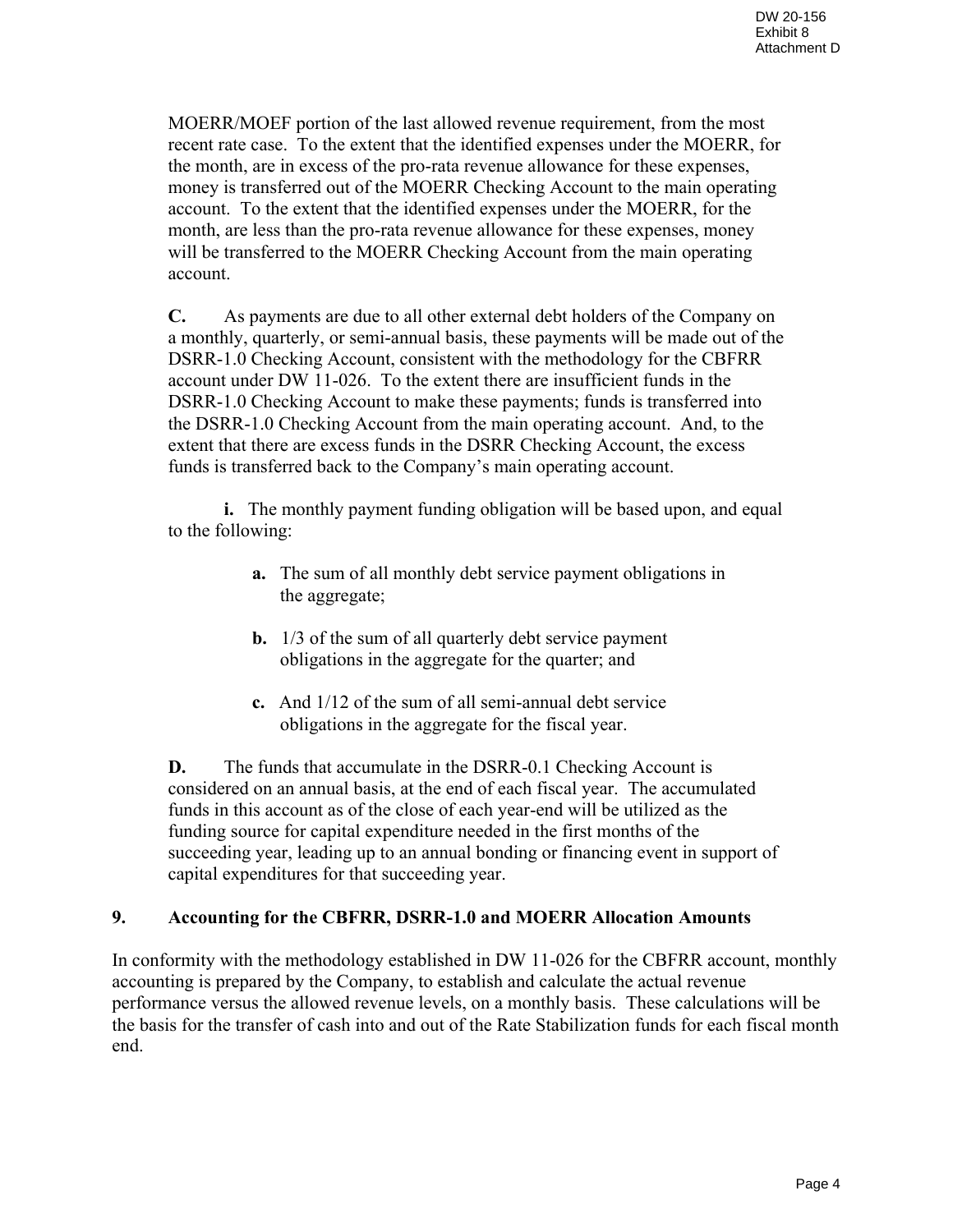At each successive rate case, the excess or deficit in the CBFRR RSF, DSRR-1.0 RSF, and MOERR RSF, is either refunded to or collected from ratepayers over the succeeding three years, in the form of a Deferred Credit or Deferred Debit on the books of the Company, as established in that successive rate case proceeding.

## **10. Impact of Annual Step Increases for Incremental Debt Approved and Incurred between Rate Cases, under the Qualified Capital Project Adjustment Charge**

Upon approval of the annual Qualified Capital Project Adjustment Charge (QCPAC), the incremental revenues generated from this QCPAC at a 1.1x multiple of total incremental approved debt service, plus property taxes, will incrementally impact the deposit of funds, or withdrawal of funds from the DSRR-1.0, DSRR-0.1 and MOERR Checking Accounts, for their prospective shares of the total incremental debt service, the 0.1x multiple of debt service, and the amount collected for incremental property taxes. The balance of the accounting for these incremental amounts will be accounted for as an incremental amount to the processed described immediately above.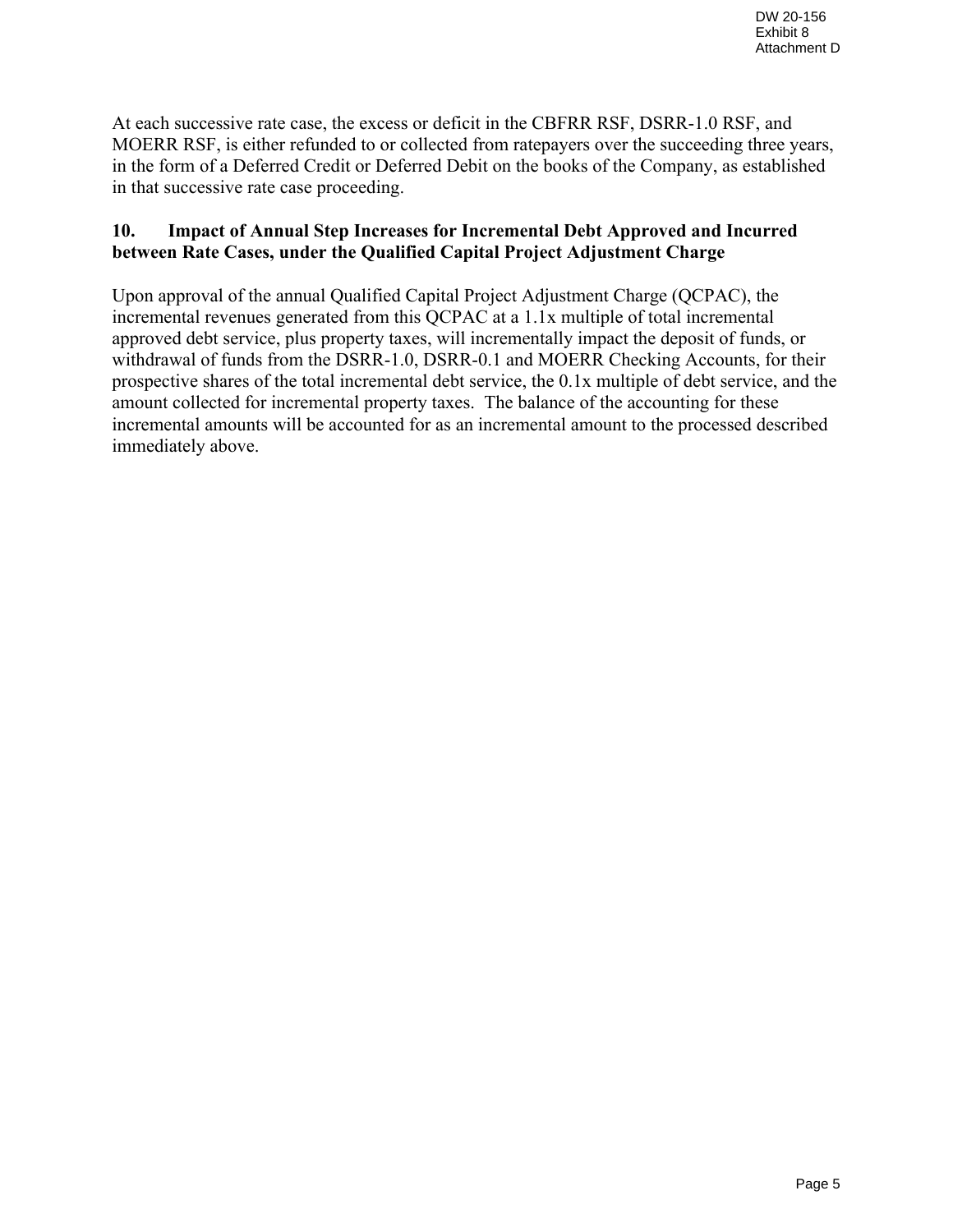

**Note 1 – The Approved Revenue Requirement equals the annual revenue requirement established at the most recent rate case. This ARR is divided amongst the component Revenue Requirement items into the identified CBFRR, MOERR/MOEF, NOERR, DSRR-1.0 and DSRR 0.1 revenue "buckets."**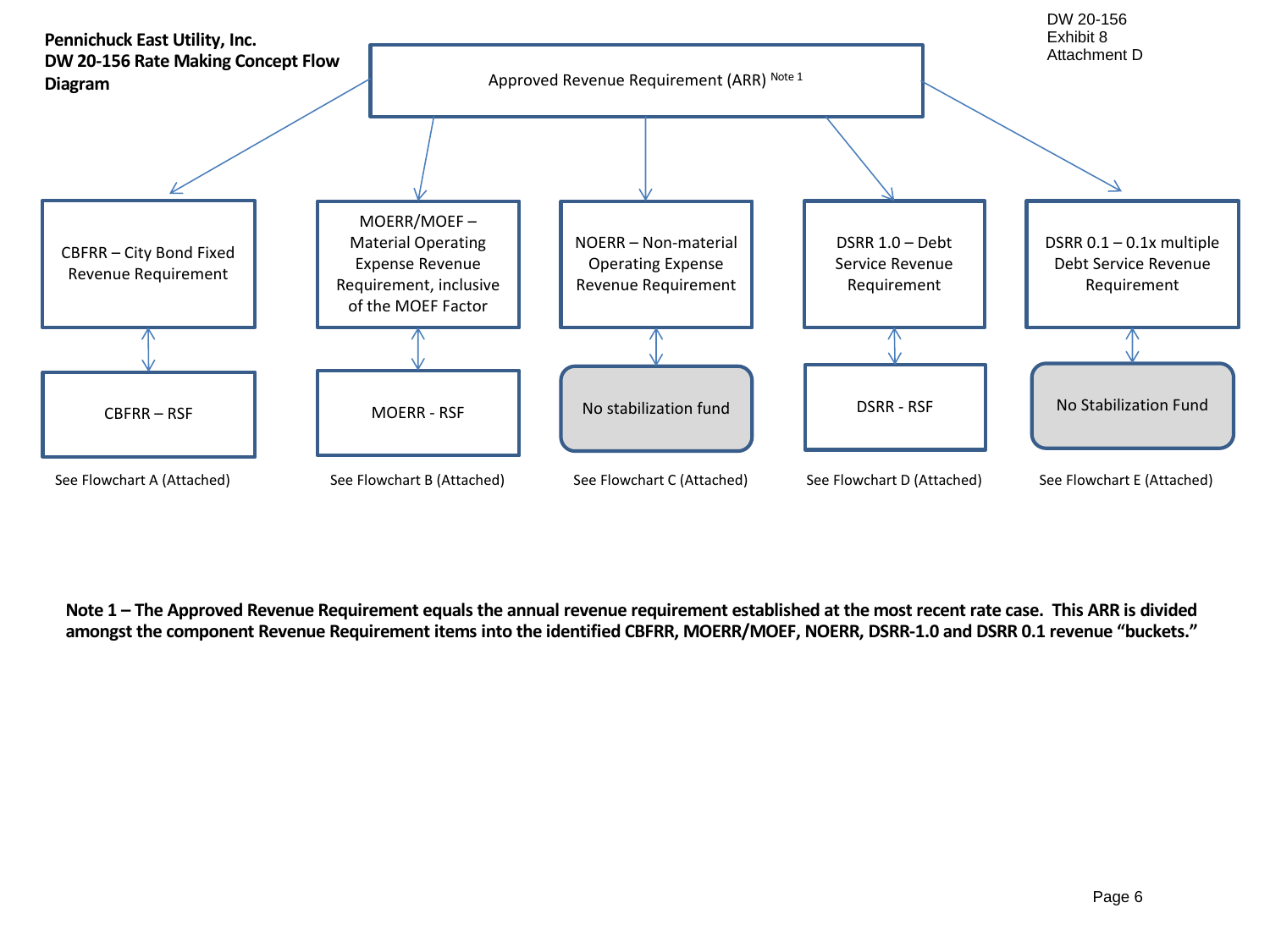#### **Pennichuck East Utility , Inc. - DW 20-156 Rate Making Concept Flow Diagram - Flowchart A**

**case.**



Page 7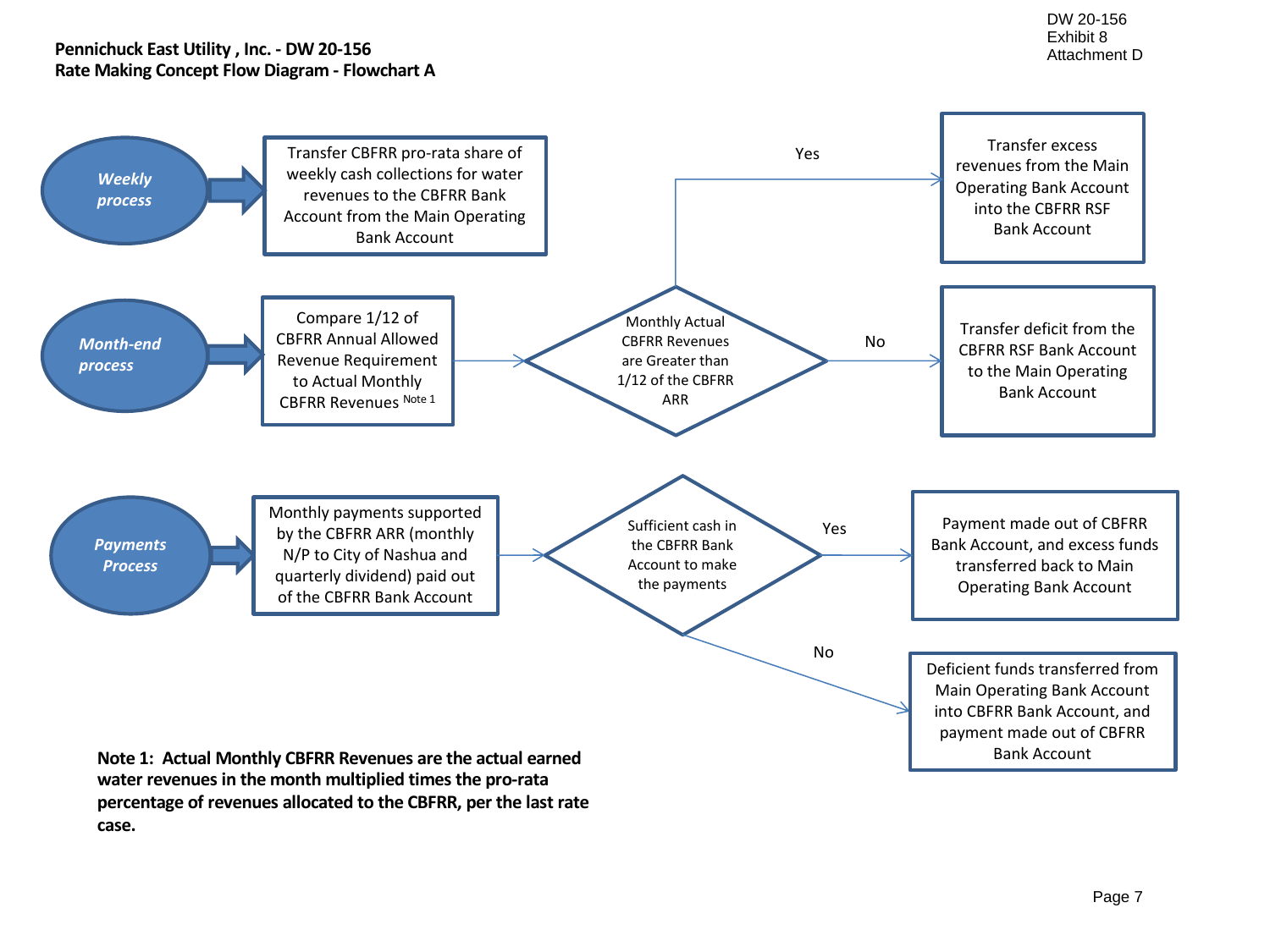#### **Pennichuck East Utility, Inc. - DW 20-156 Rate Making Concept Flow Diagram - Flowchart B**



**earned water revenues in the month multiplied times the pro-rata percentage of revenues allocated to the MOERR/MOEF, per the last rate case.**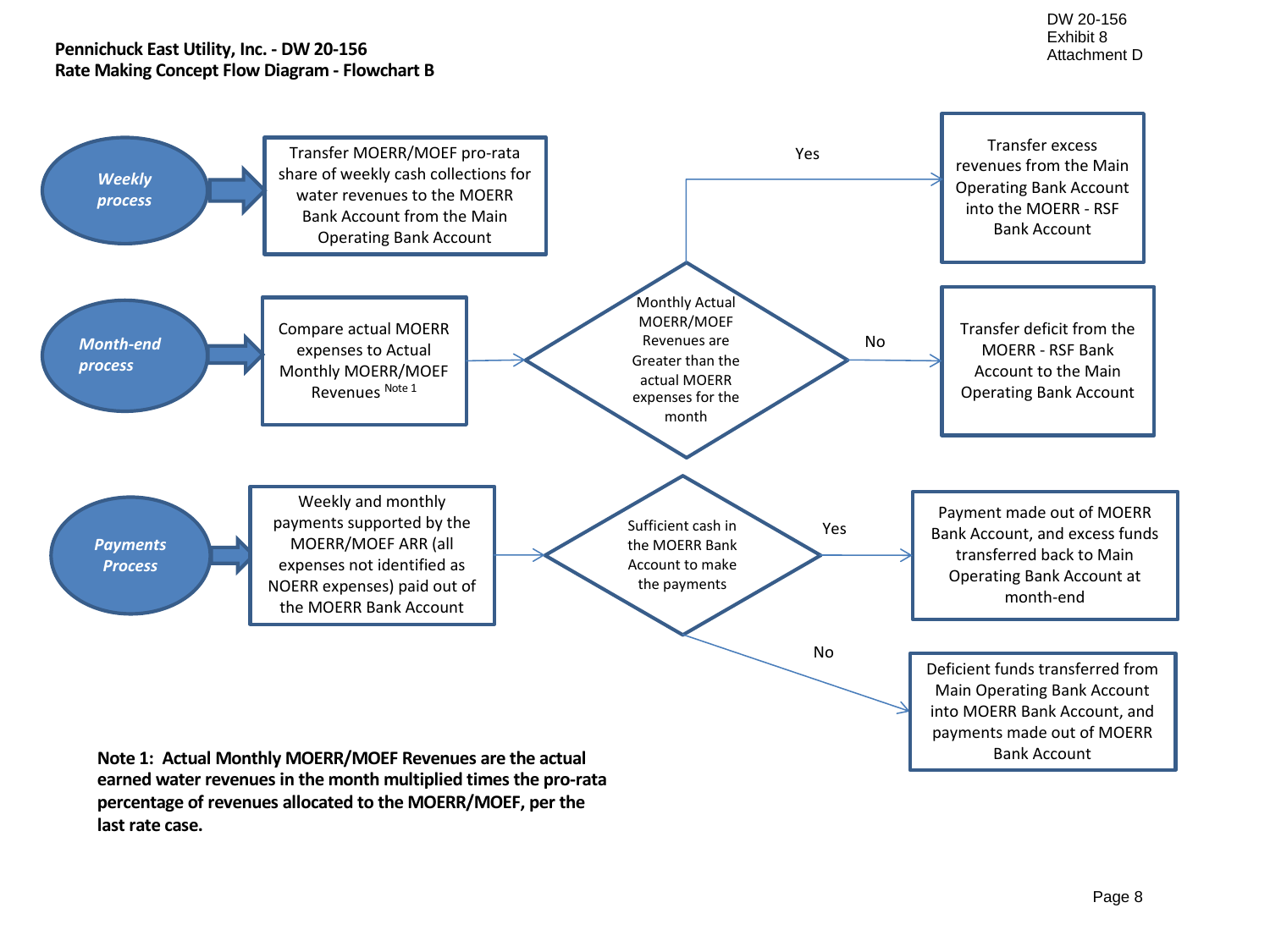

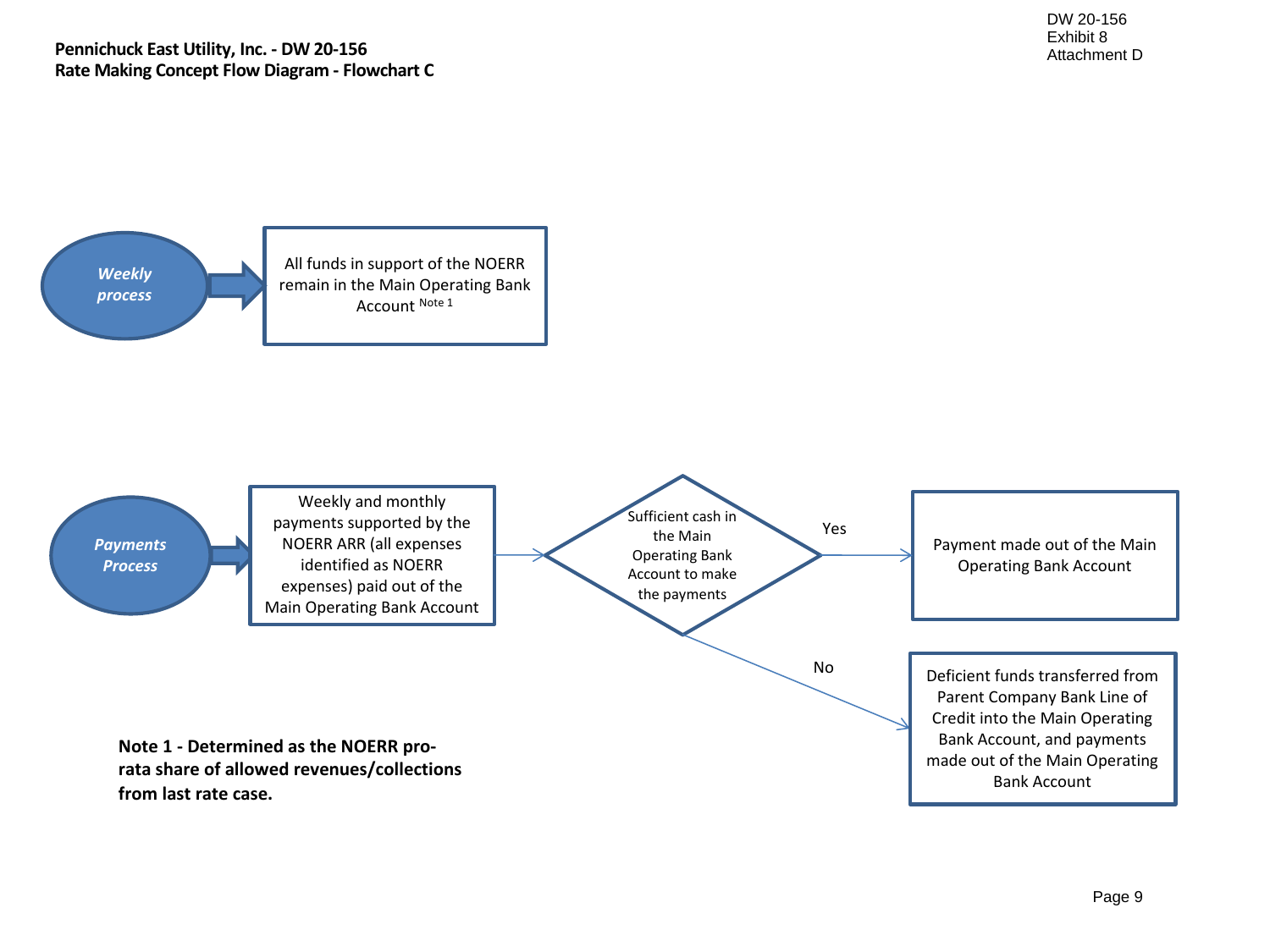#### **Pennichuck East Utility, Inc. - DW 20-156 Rate Making Concept Flow Diagram - Flowchart D**



**the DSRR 1.0, per the last rate case.**

**Note 2: Adequacy of funds in the DSRR Bank Account each month will be determined as 100% of monthly payment obligations, 33 1/3% of quarterly payment obligations and 1/12 of the annual debt service for semi-annual payment obligations.**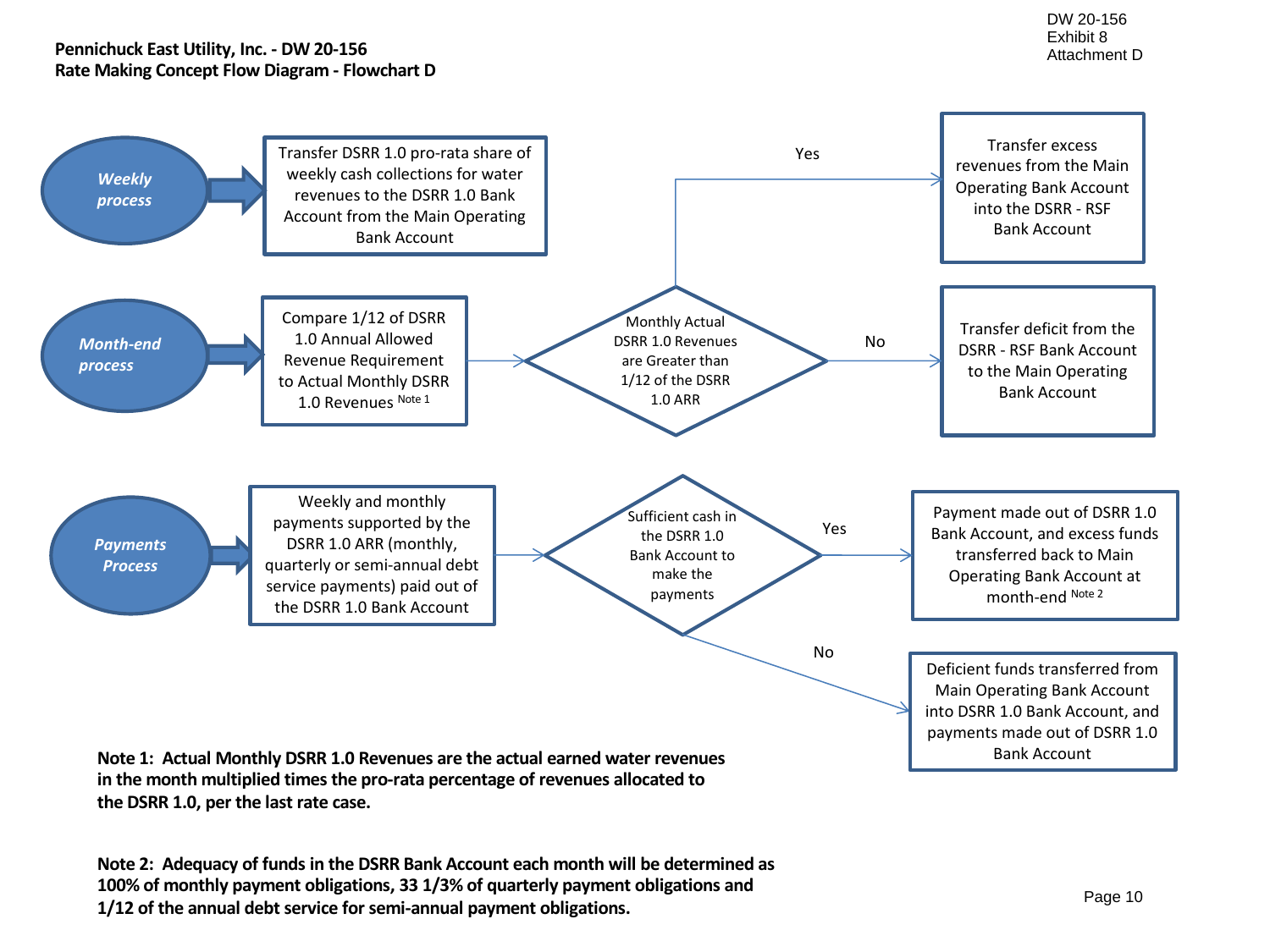#### **Pennichuck East Utility, Inc. - DW 20-156 Rate Making Concept Flow Diagram - Flowchart E**



**Note 1: Actual Monthly DSRR 0.1 Revenues are the actual earned water revenues in the month multiplied times the pro-rata percentage of revenues allocated to the DSRR 0.1, per the last rate case.**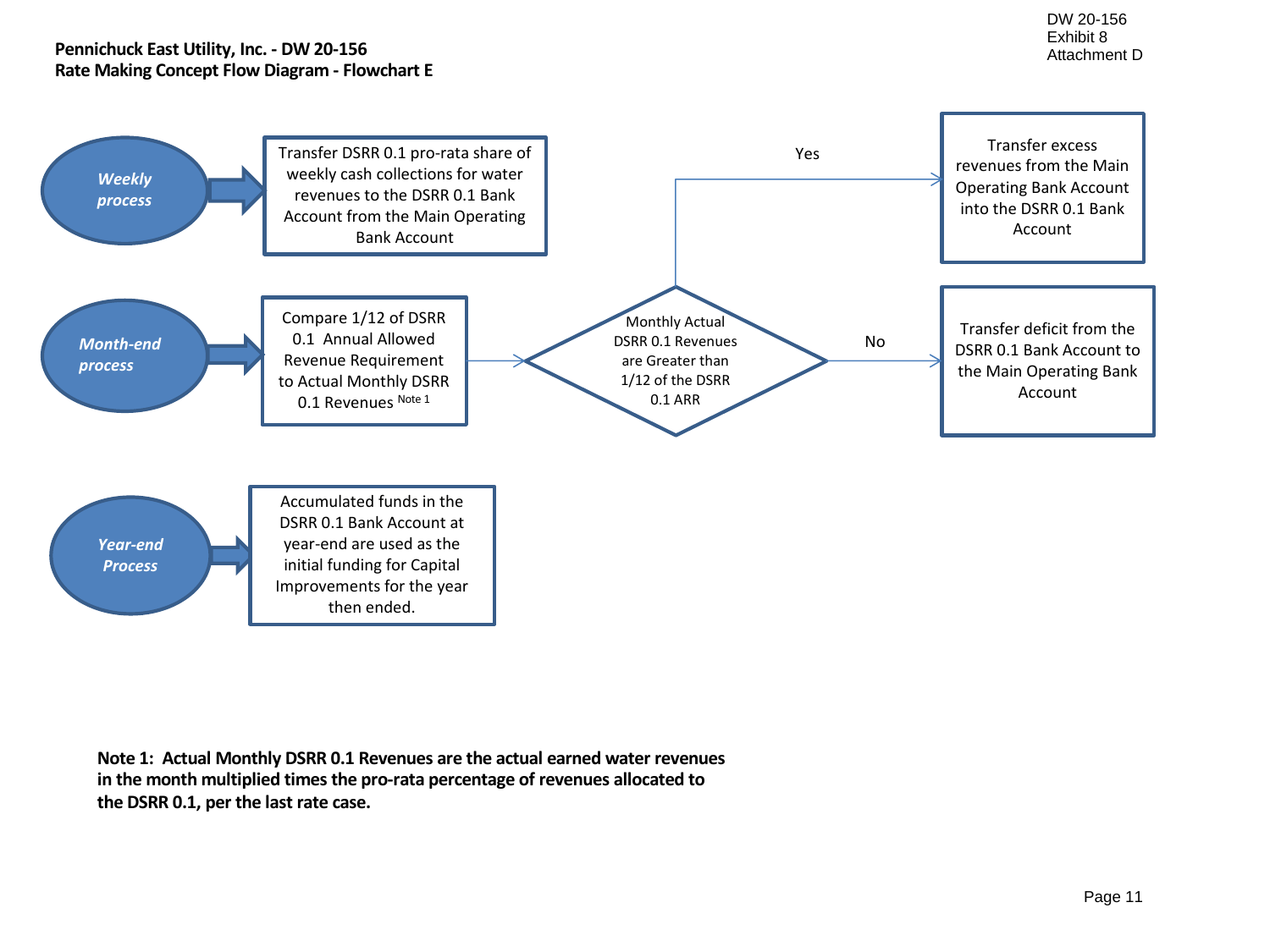

**Note 2: No Capex projects/purchases allowed except for emergencies and/or essential carryover projects – 1/1-2/28 of successive fiscal year**

**be implemented in all vendor contracts gong forward.**

**Note 3: Submission of invoices by vendors for Capex completed by 12/20 of fiscal year, after January 8 of successive fiscal year, subject to delayed 60-day payment terms (as a facilitator to receive invoices timely for year-end QCPAC and Financial reporting purposes).**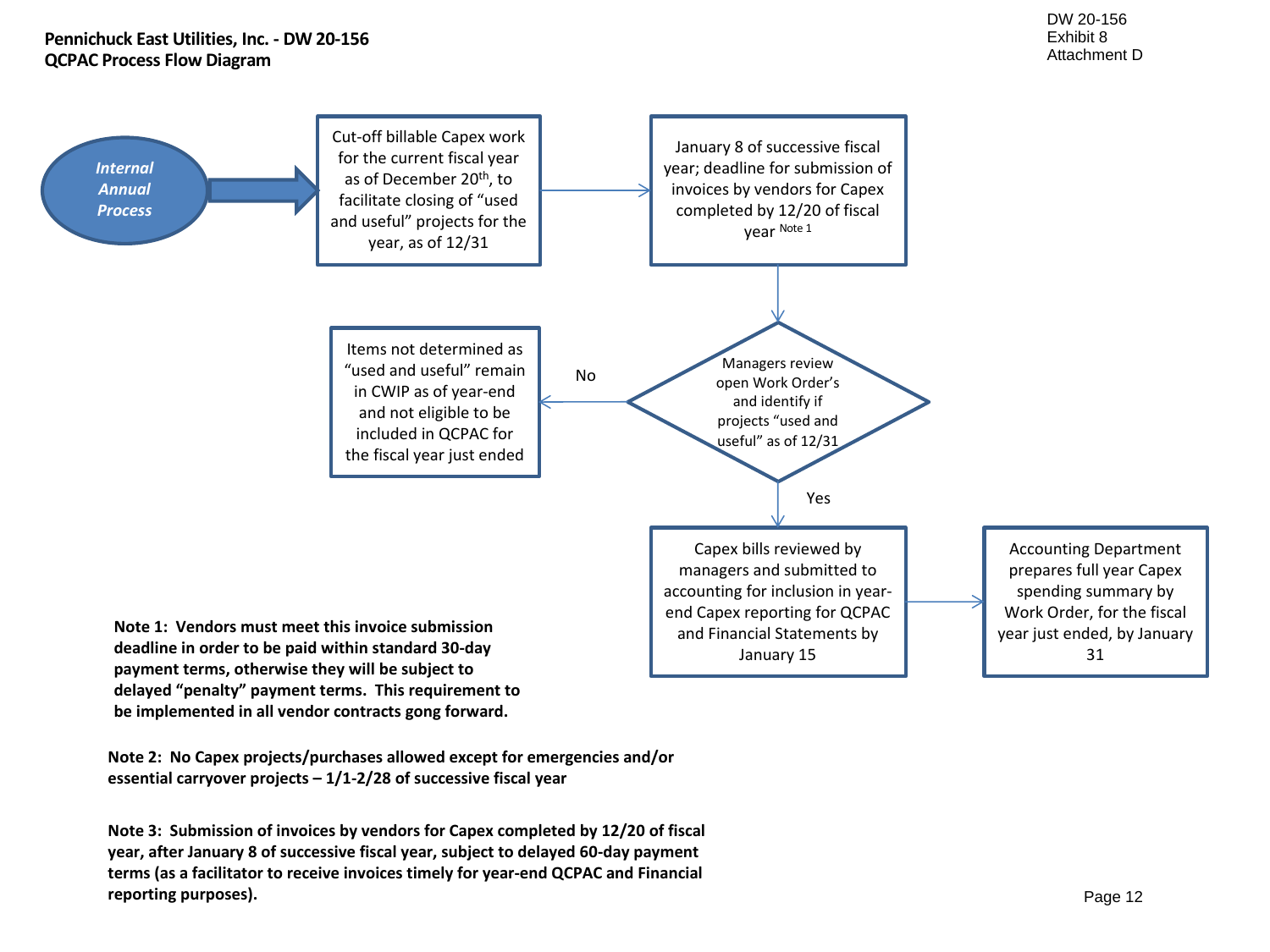